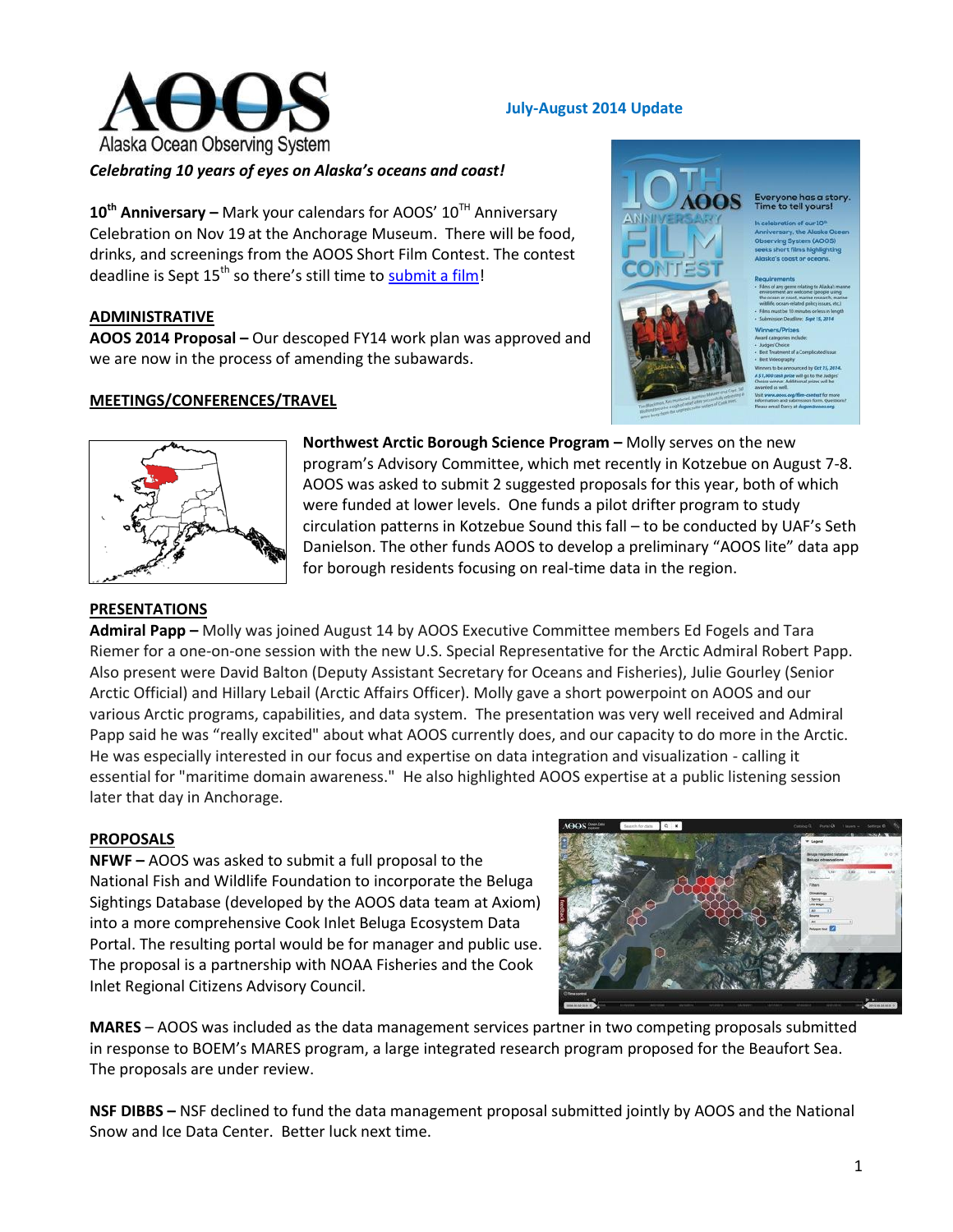## **UPDATES & HIGHLIGHTS**

**Ecological Forecasting webinar** – NOAA is currently developing a national Ecological Forecasting Roadmap. Program manager Allison Allen will be in Anchorage on Tuesday Sept. 16 to hear from key researchers and stakeholders about existing efforts and needs across Alaska. [More here.](mailto:http://us5.campaign-archive1.com/%3Fu=94e2f9739e5720e2341b0e373%26id=30a9c01df8%26e=97e06a0aa9)



**OA Legislative Initiative** – AOOS is working with partners to develop a statewide initiative for OA research and monitoring activities to bring to the Alaska Legislature next year. This strategy is proposed in light of expiring funding for current OA monitoring (May 2015) and increasing interest and desire for information and research by Alaskans. This effort will be kicked off with a 2-day workshop to be held Dec 2-3 and include opportunities both to hear the latest science and develop priority research and monitoring objectives to be included in the proposal. Stay tuned for more!

**Real-time in-situ OA monitoring** – The week of August 11, a brand new state-of-the-art multi-parameter OA monitoring "burkolator" was installed at the Alutiiq Pride shellfish hatchery in Seward. This equipment was funded by the national IOOS office and complements a suite of OA monitoring activities being tested and deployed in Southcentral Alaska

**Bering Strait Wave Buoy** – On July 29 a wave and weather buoy was deployed in the Bering Strait, 35 miles west of King Island. The buoy streams hourly information on waves, wind, air temperature, and sea surface temperature, and is accessible via the [AOOS Real-time Sensor Map.](mailto:http://portal.aoos.org/real-time-sensors.php%23map%3Flg=8c5dd704-59ad-11e1-bb67-0019b9dae22b%26p=proj3857%26b=google_hybrid) This is the second year that AOOS and the University of Victoria, with funding from the Western Alaska LCC, have supported this effort. The goal is to assist village residents, National Weather Service forecasters, the U.S. Coast Guard,



commercial and recreational ships, and anyone else transiting the region. On October 6, AOOS will convene a meeting in Nome to discuss local ownership of this asset. If you would like to be included, please e-mail Ellen at Tyler@aoos.org.



**Cook Inlet Wave Buoy** – The Cook Inlet wave buoy underwent repairs this summer in California, and is now on the dock in Homer getting prepped for deployment. Hopefully by the time you read this, it will be streaming data. Check the AOOS real-time sensor map, or email Darcy a[t dugan@aoos.org](mailto:dugan@aoos.org) if you'd like to be on a listserve for buoy updates.